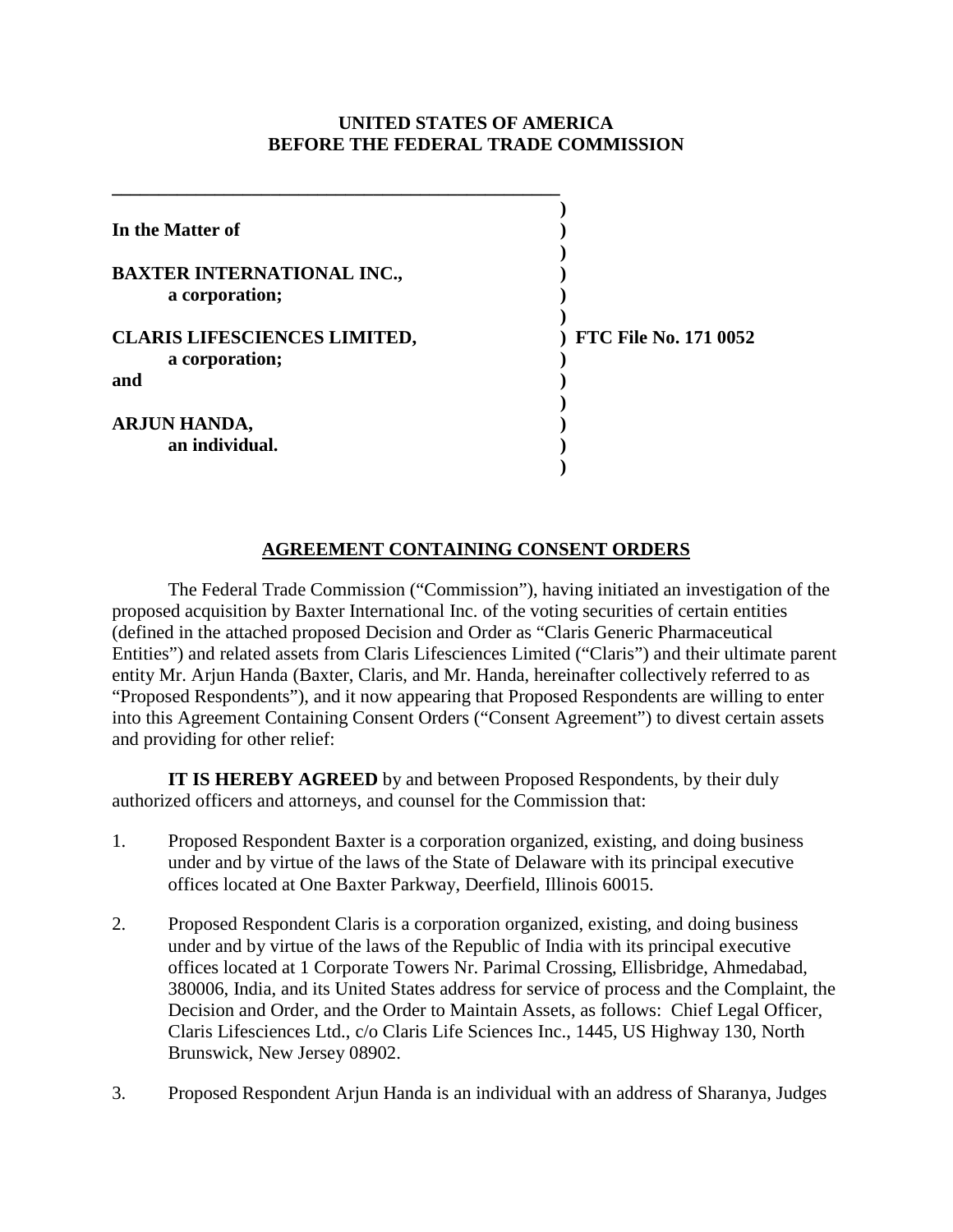Banglow Road, Bodakdev, Ahmedadbad, Gujarat, India 380054.

- 4. Proposed Respondents admit all the jurisdictional facts set forth in the draft of the Complaint here attached.
- 5. Proposed Respondents waive:
	- a. any further procedural steps;
	- b. the requirement that the Commission's Decision and Order, attached hereto and made a part hereof, contain a statement of findings of fact and conclusions of law;
	- c. all rights to seek judicial review or otherwise challenge or contest the validity of the Decision and Order entered pursuant to this Consent Agreement; and
	- d. any claim under the Equal Access to Justice Act.
- 6. Because there may be interim competitive harm, the Commission may issue its Complaint and the Order to Maintain Assets in this matter at any time after it accepts this Consent Agreement for public comment.
- 7. Not later than thirty (30) days after the date this Consent Agreement is signed by the Proposed Respondents, each Proposed Respondent shall submit an initial report, pursuant to Section 2.33 of the Commission's Rules, 16 C.F.R. § 2.33. Each Proposed Respondent shall also submit subsequent reports every thirty (30) days thereafter until the Order to Maintain Assets becomes final, at which time the reporting obligations contained in the Order to Maintain Assets (other than the requirement to submit an initial report pursuant to this Consent Agreement) shall control. Such reports shall set forth in detail the manner in which that Proposed Respondent has complied and will comply with the Consent Agreement, Order to Maintain Assets, and the Decision and Order. Each Proposed Respondent shall provide sufficient information and documentation to enable the Commission to determine independently whether the Proposed Respondent is in compliance with this Consent Agreement, the Order to Maintain Assets, and the Decision and Order.
- 8. Each compliance report submitted pursuant to Paragraph 7 shall be verified by a notarized signature or sworn statement of the Proposed Respondent (if the Proposed Respondent is a natural person) or the Chief Executive Officer or other officer or employee of the Proposed Respondent specifically authorized to perform this function, or shall be self-verified in the manner set forth in 28 U.S.C. § 1746. Section 2.41(a) of the Commission's Rules of Practice requires that an original and two (2) copies of all compliance reports be filed with the Commission. Each Proposed Respondent shall file an original report and one (1) copy with the Secretary of the Commission, and shall send at least one (1) copy directly to the Bureau of Competition's Compliance Division.
- 9. This Consent Agreement, and any compliance reports filed pursuant to this Consent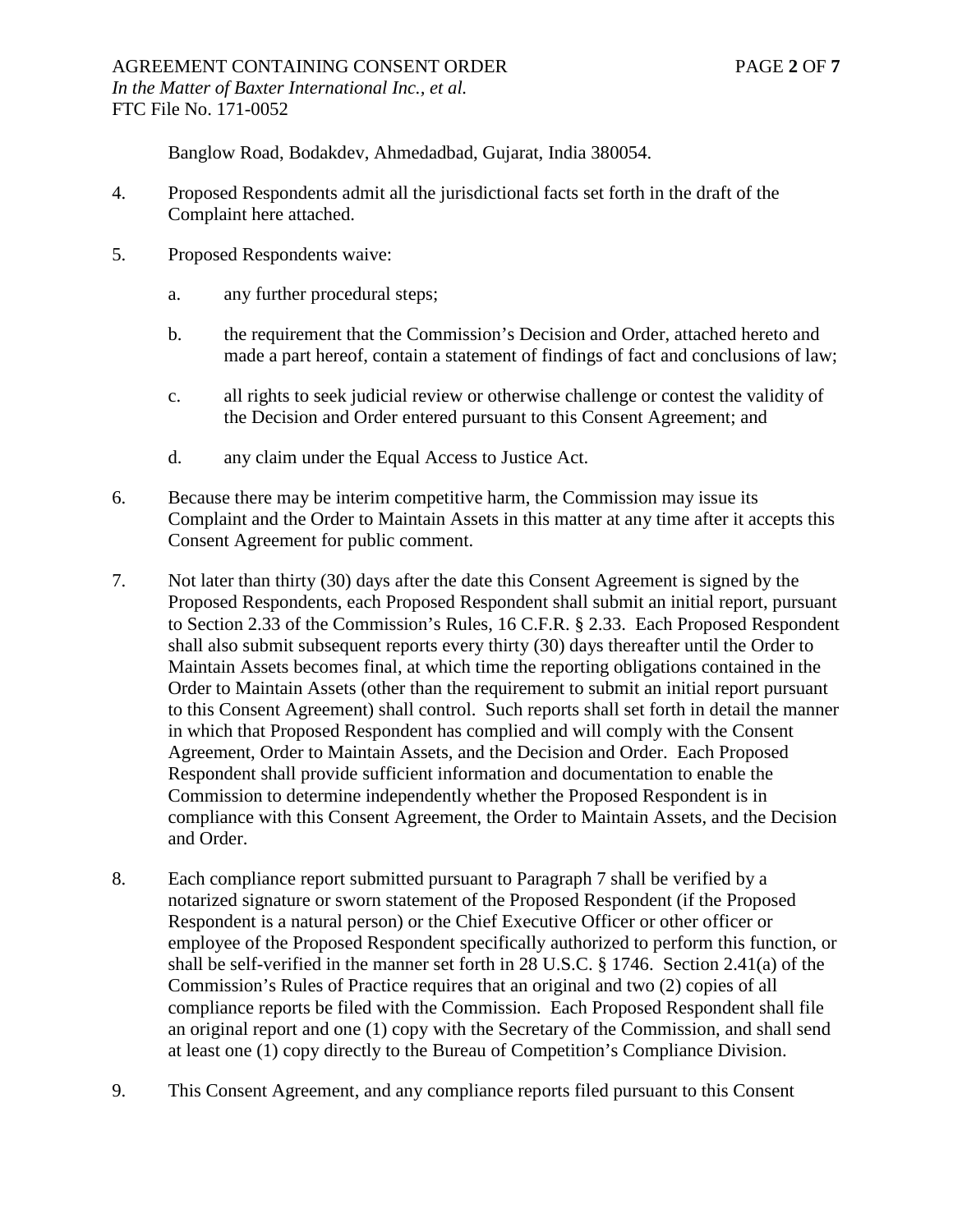Agreement, shall not become part of the public record of the proceeding unless and until it is accepted by the Commission. If this Consent Agreement is accepted by the Commission, it, together with the draft of the Complaint contemplated thereby, will be placed on the public record for a period of thirty (30) days and information in respect thereto publicly released. The Commission thereafter may either withdraw its acceptance of this Consent Agreement and so notify each Proposed Respondent, in which event it will take such action as it may consider appropriate, or issue or amend its Complaint (in such form as the circumstances may require) and issue and serve its Decision and Order, in disposition of the proceeding.

- 10. This Consent Agreement is for settlement purposes only and does not constitute an admission by the Proposed Respondents that the law has been violated as alleged in the draft of the Complaint here attached, or that the facts as alleged in the draft of the Complaint, other than jurisdictional facts, are true.
- 11. This Consent Agreement contemplates that, if it is accepted by the Commission, the Commission may (i) issue and serve its Complaint corresponding in form and substance with the draft of the Complaint here attached, (ii) issue and serve its Order to Maintain Assets, and (iii) make information public with respect thereto. If such acceptance is not subsequently withdrawn by the Commission pursuant to the provisions of Commission Rule 2.34, 16 C.F.R. § 2.34, the Commission may, without further notice to Proposed Respondents, issue the attached Decision and Order containing an order to divest and providing for other relief in disposition of the proceeding.
- 12. When final and effective, the Decision and Order and the Order to Maintain Assets shall have the same force and effect and may be altered, modified, or set aside in the same manner and within the same time provided by statute for other orders. The Decision and Order and the Order to Maintain Assets shall become final and effective upon service. Delivery of the Complaint, the Decision and Order, and the Order to Maintain Assets to Proposed Respondents by any means provided in Commission Rule 4.4(a), 16 C.F.R. § 4.4(a) shall constitute service as to Proposed Respondents. Delivery to an office within the United States of Pamela L. Taylor, Esq., Jones Day, or any other lawyer or law firm listed as counsel for Baxter shall constitute service as to Proposed Respondent Baxter. Delivery to an office within the United States of William J. Kolasky, Esq., Hughes Hubbard and Reed LLP, or any other lawyer or law firm listed as counsel for Claris or Arjun Handa shall constitute service as to Proposed Respondent Claris and Proposed Respondent Arjun Handa. Each Proposed Respondent waives any right it may have to any other manner of service. Each Proposed Respondent also waives any right it may otherwise have to service of any Appendices incorporated by reference into the Decision and Order, and agrees that it is bound to comply with and will comply with the Decision and Order to the same extent as if it had been served with copies of the Appendices, where the Proposed Respondent is already in possession of copies of such Appendices.
- 13. The Complaint may be used in construing the terms of the Decision and Order and the Order to Maintain Assets, and no agreement, understanding, representation, or interpretation not contained in the Decision and Order, the Order to Maintain Assets, or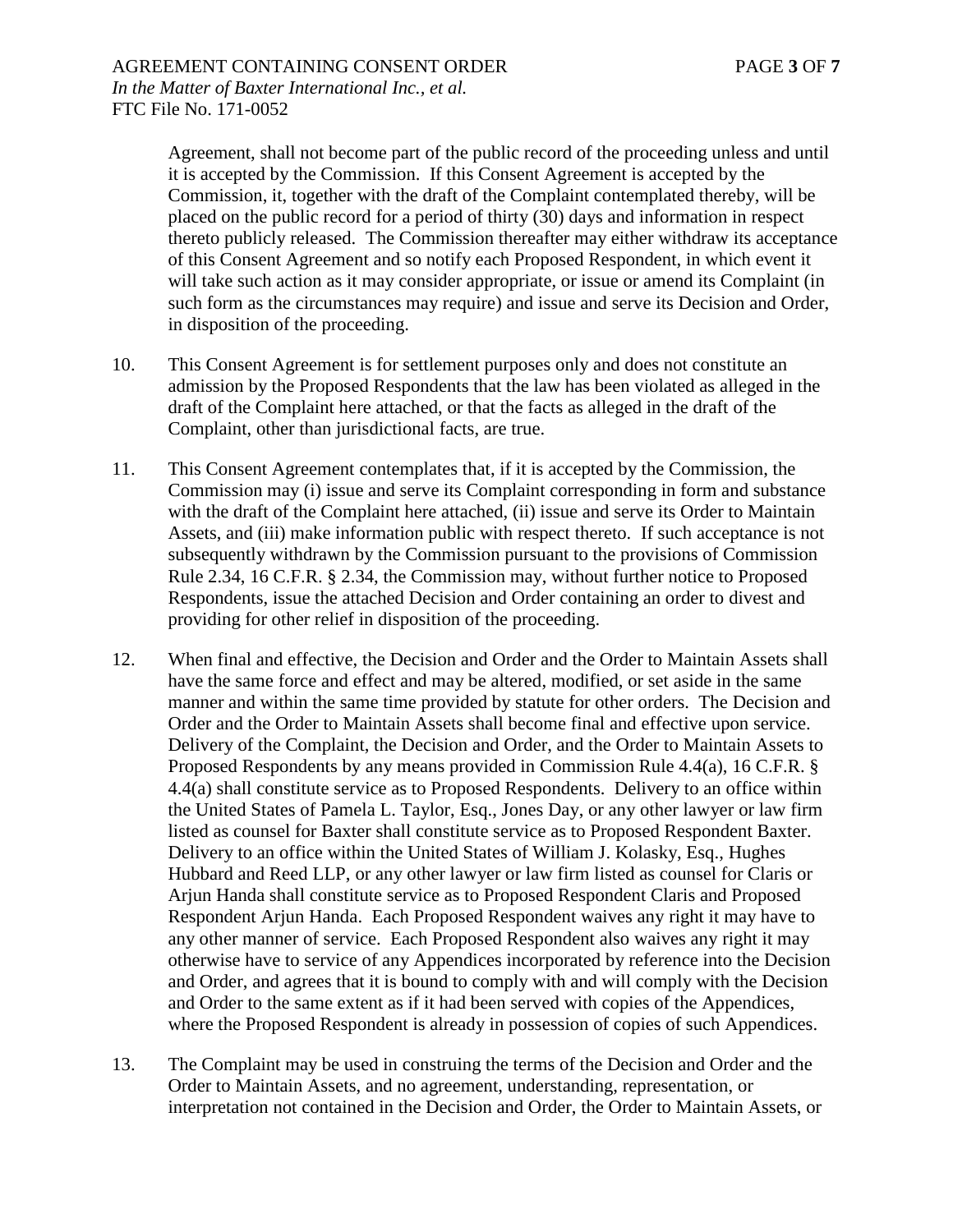AGREEMENT CONTAINING CONSENT ORDER PAGE **4** OF **7** *In the Matter of Baxter International Inc., et al.* FTC File No. 171-0052

the Consent Agreement may be used to limit or contradict the terms of the Decision and Order or the Order to Maintain Assets.

- 14. By signing this Consent Agreement, each Proposed Respondent represents and warrants that the Proposed Respondent can accomplish the full relief contemplated by the attached Decision and Order (including effectuating all required divestitures, assignments, and transfers) and the Order to Maintain Assets and that all parents, subsidiaries, affiliates, and successors necessary to effectuate the full relief contemplated by this Consent Agreement are: (i) within the control of the parties to this Consent Agreement, or (ii) will be in the control of the parties to this Consent Agreement after the proposed acquisition.
- 15. By signing this Consent Agreement, each Proposed Respondent represents and warrants that each Remedial Agreement (as defined in the Decision and Order) that has been submitted to the Commission at the time of this Consent Agreement for approval by the Commission in connection with the Commission's determination to make the Decision and Order final comports with all of the relevant requirements of the Decision and Order and requires the Proposed Respondent to divest all assets required to be divested pursuant to the relevant requirements of the Decision and Order.
- 16. Each Proposed Respondent agrees that it shall interpret each Remedial Agreement in a manner that is fully consistent with all of the relevant provisions and remedial purposes of the Decision and Order.
- 17. Each Proposed Respondent has read the draft of the Complaint, the Decision and Order, and the Order to Maintain Assets contemplated hereby. Each Proposed Respondent understands that once the Decision and Order and the Order to Maintain Assets have been issued, it will be required to file one or more compliance reports showing that it has fully complied with the Decision and Order and the Order to Maintain Assets.
- 18. Each Proposed Respondent agrees to comply with the terms of the proposed Decision and Order and the Order to Maintain Assets from the date it signs this Consent Agreement. Each Proposed Respondent further understands that it may be liable for civil penalties in the amount provided by law for each violation of the Decision and Order and of the Order to Maintain Assets after they become final and effective.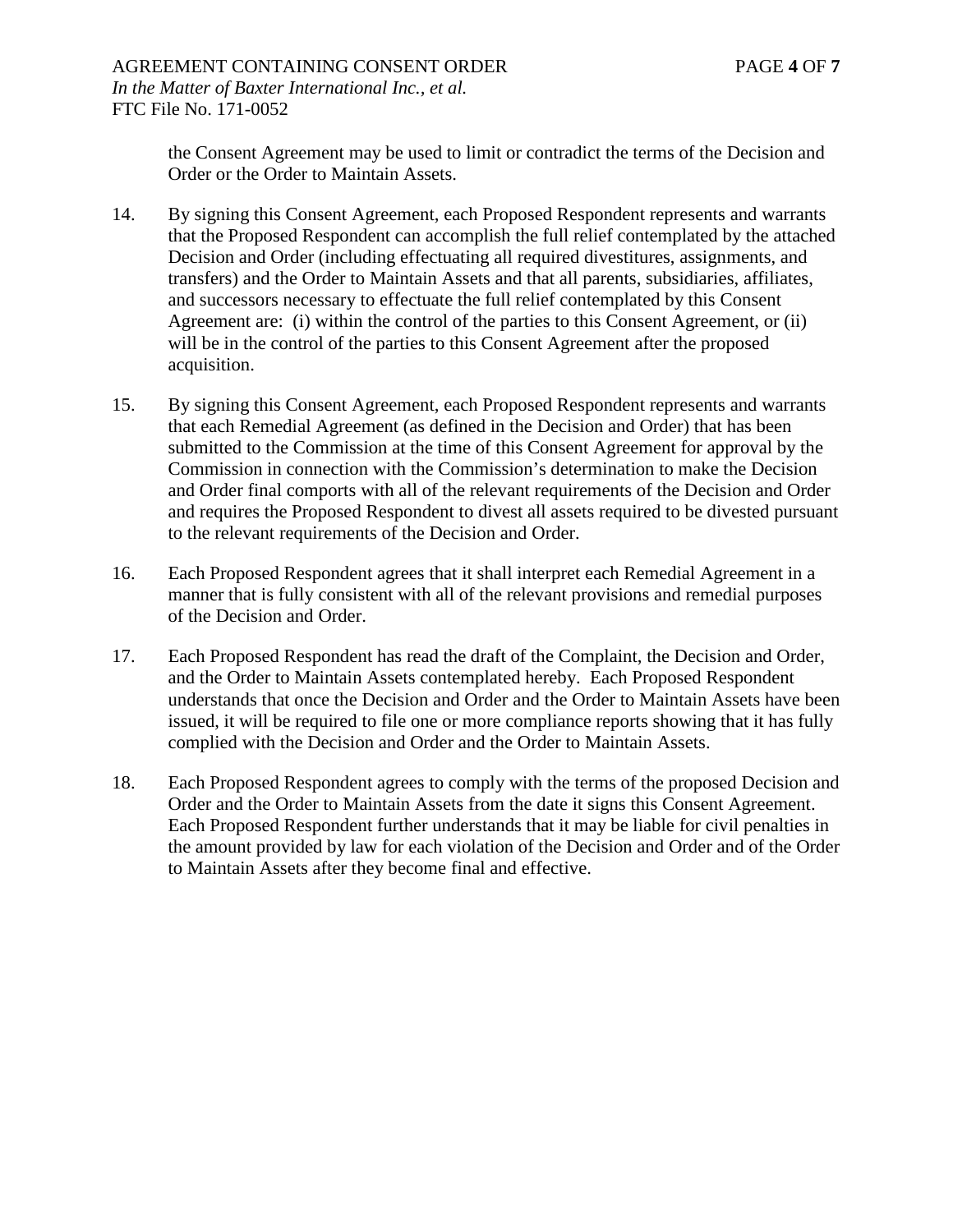# **BAXTER INTERNATIONAL INC.**

By:

 Jose E. Almeida Chairman of the Board, President, and Chief Executive Officer Baxter International Inc. Date:

Pamela L. Taylor, Esq. Jones Day Counsel for Baxter International Inc. Date: \_\_\_\_\_\_\_\_\_\_\_\_\_\_\_\_\_\_\_\_\_\_\_\_\_\_\_\_\_\_\_\_\_\_

 $\overline{\phantom{a}}$  ,  $\overline{\phantom{a}}$  ,  $\overline{\phantom{a}}$  ,  $\overline{\phantom{a}}$  ,  $\overline{\phantom{a}}$  ,  $\overline{\phantom{a}}$  ,  $\overline{\phantom{a}}$  ,  $\overline{\phantom{a}}$  ,  $\overline{\phantom{a}}$  ,  $\overline{\phantom{a}}$  ,  $\overline{\phantom{a}}$  ,  $\overline{\phantom{a}}$  ,  $\overline{\phantom{a}}$  ,  $\overline{\phantom{a}}$  ,  $\overline{\phantom{a}}$  ,  $\overline{\phantom{a}}$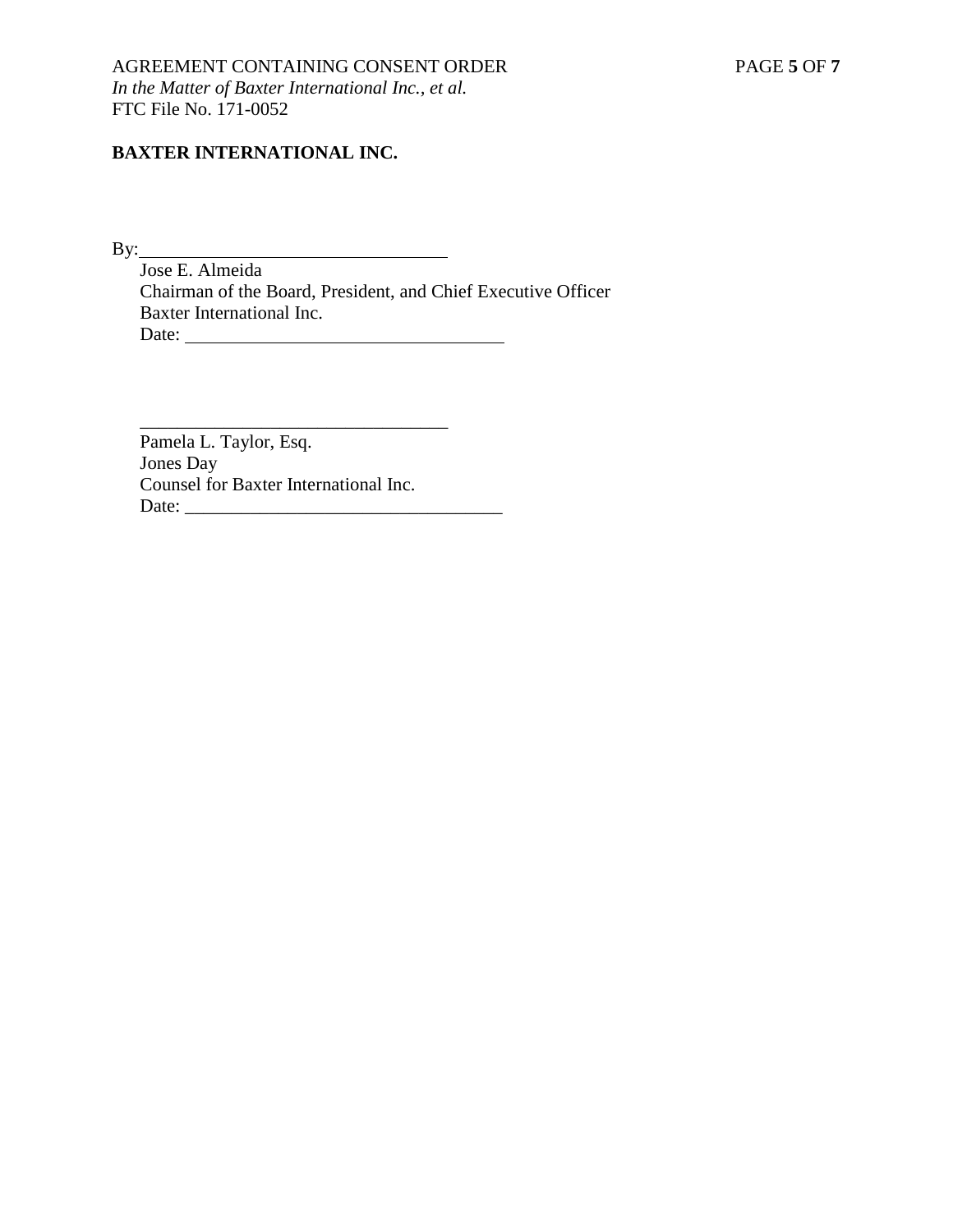### **CLARIS LIFESCIENCES LIMITED and ARJUN S. HANDA**

By:

Arjun S. Handa Vice Chairman and Managing Director Claris Lifesciences Limited, (for Claris Lifesciences Limited and, Mr. Handa, as an individual)

\_\_\_\_\_\_\_\_\_\_\_\_\_\_\_\_\_\_\_\_\_\_\_\_\_\_\_\_\_\_\_\_\_

Date:

William J. Kolasky, Esq. Hughes Hubbard & Reed LLP Counsel for Claris Lifesciences Limited and Arjun S. Handa

Date: \_\_\_\_\_\_\_\_\_\_\_\_\_\_\_\_\_\_\_\_\_\_\_\_\_\_\_\_\_\_\_\_\_\_